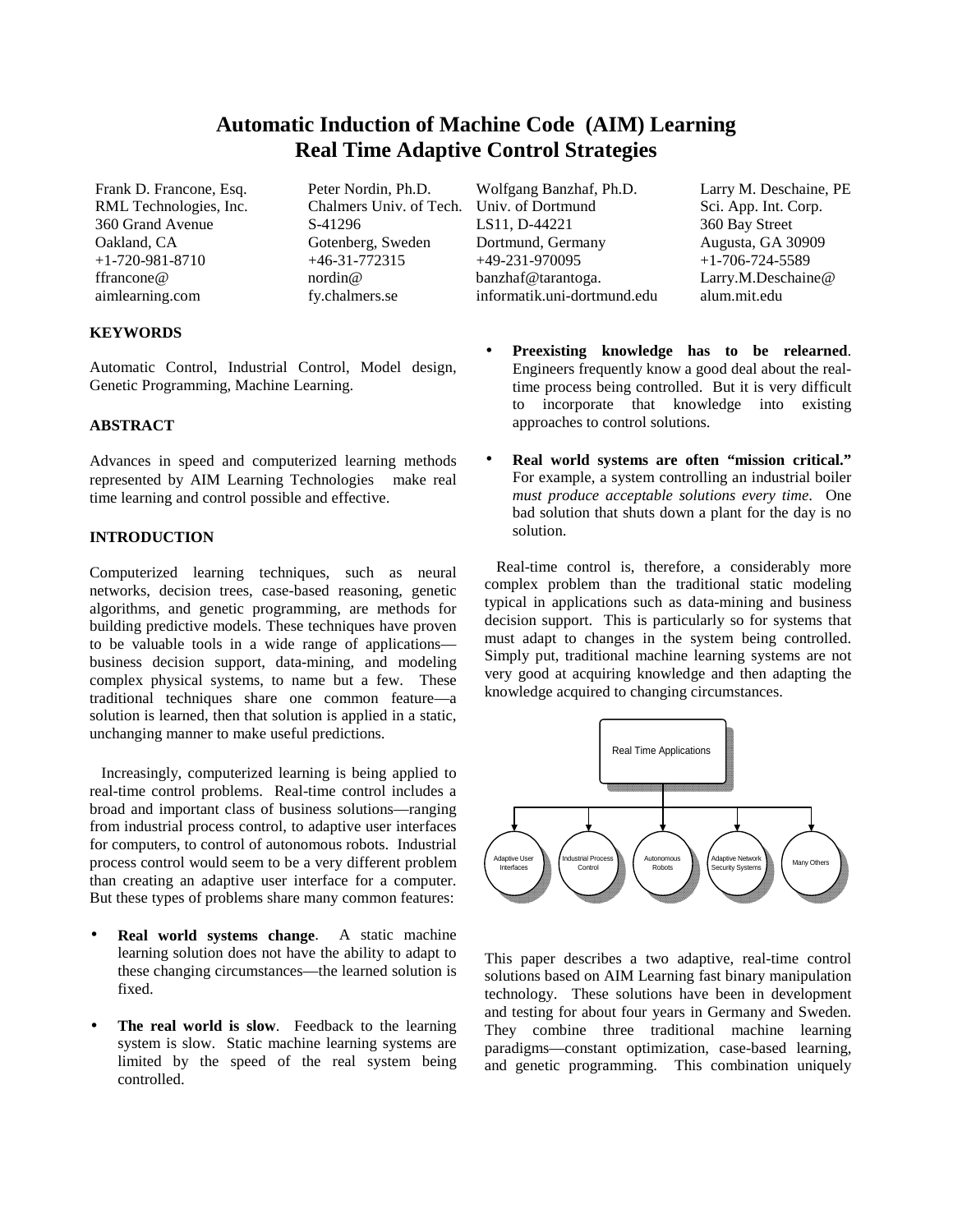addresses most of the difficulties inherent in adaptive, real-time control systems. The system has been prototyped to control several different real time control processes with great success.

# **AIM LEARNING FAST BINARY LEARNING TECHNOLOGY**

All AIM systems have, at their core, the patented AIM fast binary learning technology. AIM systems operate directly on the binary machine code while learning. This approach has is consistently between 60-200 times faster than any comparable machine learning systems. Researchers at Jet Propulsion Laboratories have independently confirmed these figures.

 AIM Learning fast binary manipulation is a mature, commercial technology. It is the core learning technology used in Discipulus<sup>™</sup>, the first commercial Genetic Programming software. Discipulus was released in October 15, 1998. Discipulus is in use at Fortune 500 companies and Universities throughout the world in diverse applications such as data-mining, chip manufacture defect analysis, and embedded systems program development. Version 2.0 of Discipulus will be released in the spring of 2000.

 The speed of this technology is a real advantage in for real-time systems. It provides learning power equivalent to sixty computers operating in parallel. This speed greatly improves the quality of solutions found by the system and makes AIM system responses fast and, effectively, synchronous.

## **AIM LEARNING™ RECURRENT PROGRAMMING TECHNOLOGY**

AIM Learning Recurrent Programming Technology is similar to recurrent neural networks but overcomes the serious problems that have plagued the training of such networks. The speed AIM Technology is the key to a different approach to training that is effectively impossible to implement on slower, traditional systems.

 This technology is designed to work on time-dependent data—such as is found in most process control applications. It has been applied very successfully to induce programs that conduct speaker independent voice recognition from raw sound samples—a very difficult time-dependent data problem that existing commercial voice recognition technologies have not yet attempted.

 A more advanced version of AIM Learning Recurrent Programming Technology combines Genetic Programming to evolve recurrent program structures and constant optimization techniques such as evolution strategies. The combined system evolves program

structures that are good starting points for learning by constant optimization.

When the engineer wants to use an evolved recurrent program to predict a result for a particular time period, a brief constant optimization is run on the most recent data. This has the effect of customizing the evolved program structure to the peculiarities of the most current data. This approach to recurrent programming is *very* computationally intensive during training and requires either massively parallel computation or AIM fast binary learning technology. For many real-time control applications, one or both of AIM Recurrent Programming Technologies will be a complete solution.

# **AIM LEARNING REAL TIME CONTROL MODULAR SYSTEM**

For the most challenging real-time control applications that require ongoing adaptive learning, AIM Learning has developed a modular system that combines three different types of machine learning systems—Optimization, casebased learning, and genetic programming. This modular system leverages AIM Fast Binary Learning Technology and AIM Recurrent Programming Technology to create a system that comes online gracefully, allows engineers to embed their existing knowledge of the controlled process in the control system itself, and continues learning to adjust to the changing circumstances of the controlled process.

## **The System's Modular Design**

The design of this system is straightforward and is diagrammed in the Figure at the end of this paper. Here is a brief description of how the three modules work together.

## **The Control Decision Module**

The Control Decision Module is solely responsible for interacting with the controlled, real-time system. All information about sensor values from the system and the performance of the system is sent to the Control Decision Module. When a control decision is required, this module selects the best control program from the Learning Module and searches for the control decision with optimal predicted performance. Then, that control decision executed in the real world. After execution, the measured performance of that control decision is fed back into the Control Decision Module. The sensor values, the control decision, and the performance feedback is then transferred to the Memory Module.

#### **The Memory Module**

The Memory Module stores *selected* "memories" of how various control decisions actually performed in the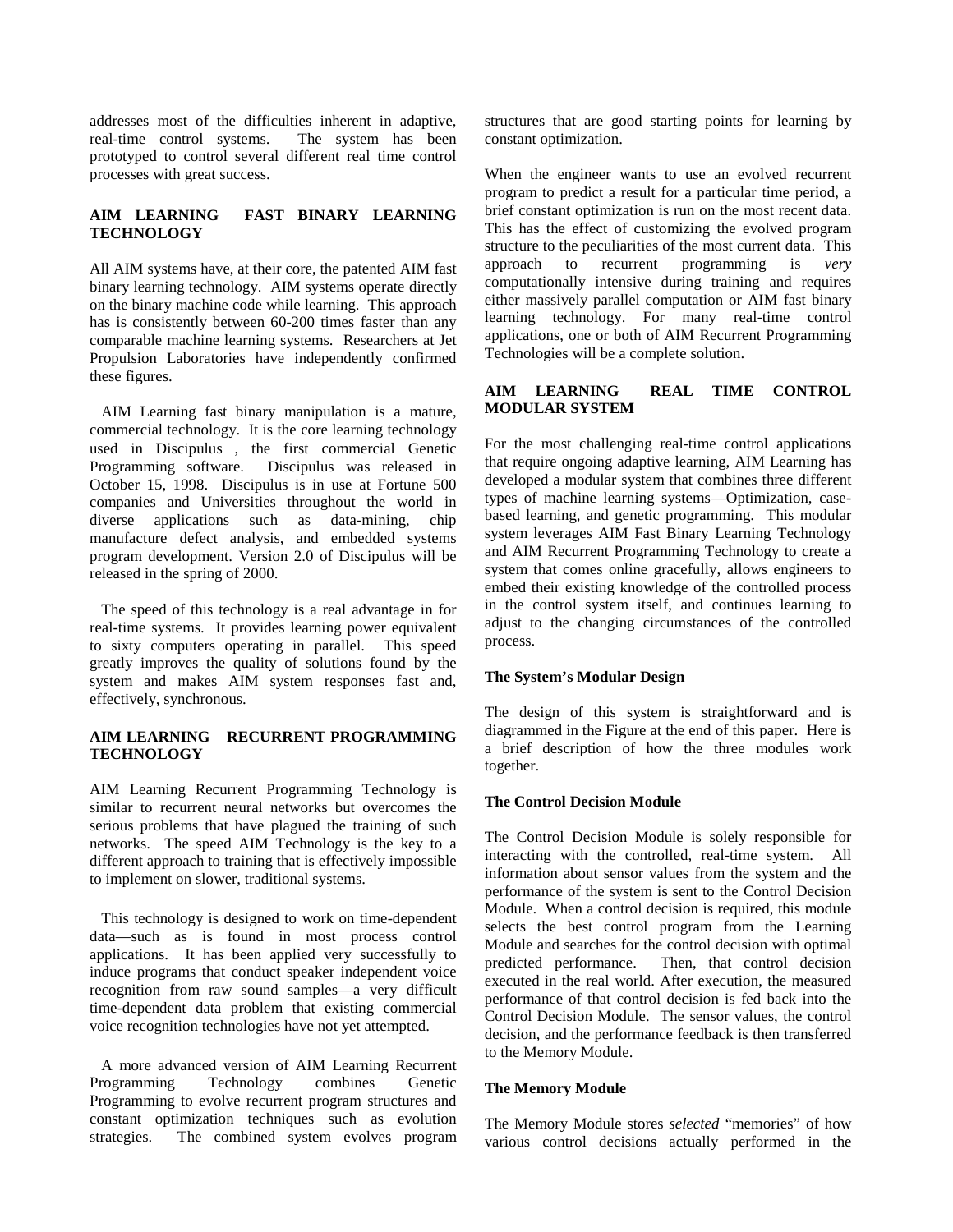controlled real world system. The policies used to select which memories to store are far beyond the scope of this paper. But the important point is that these policies are adjusted for particular applications because the goals for effective control are implemented in this module.

 The Memory Module is a condensed representation of the reality presented by the real-time system that is being controlled. In a sense, this module allows AIM control systems to build a "mental model" of the reality it confronts and to constantly access that model for guidance on how to respond to new and novel circumstances.

#### **The Learning Module**

The Learning Module may include one or more different machine learning systems. The prototype models use the fast Genetic Programming engine from Discipulus. This engine uses the examples in the Memory Module to evolve programs that predict how well any particular pair of sensor values and control decisions will perform in the real world system.

 In effect, the Learning Module converts the system's "mental model" into a compact program that may be rapidly evaluated by the Control Decision Module to produce fast and effective control decisions. As more information about the real-time system is gathered, the "mental model" stored in the Memory Module changes. So too do the programs evolved by the Learning Module.

# Advantages of the AIM Learning<sup>™</sup> Real-time Control **System**

The modular architecture of AIM Real Time Control Systems provides some unique advantages. They include the following:

#### **Synchronous/Asynchronous Design**

The Control Decision Module is synchronous with the real-time system being controlled. But the Memory Module serves as a buffer between the Control Decision Module and the Learning Module. That is,, the Control Decision Module and the Learning Module are asynchronous. The practical effect of this is that the highspeed Genetic Programming system in the Learning Module can operate at full speed developing control programs rather than waiting for the slow responses from the real-time system.

## **Incorporating Existing Engineering Knowledge of the Controlled System**

Engineers frequently have a good deal of knowledge about the operation of the real-time system being controlled. That information may be encoded into matched sensorcontrol decision pairs and stored in the memory module before the system ever starts operating. In fact, special policies may be placed into the Memory module giving precedence to this preexisting knowledge base.

# **Incorporating Existing Data Regarding Operation of the Controlled System**

Companies often have large amounts of historic data regarding the operation of the controlled system. That data may be inserted into the Memory Module and company engineers can check the performance of the programs evolved by the Learning Module before the AIM system ever comes online. In effect, the AIM modular system can be a fully functional and verifiable control system before it is allowed to control the real-time system. (Of course, the preexisting data does not allow the AIM system to devise new control strategies—that can only happen online. But the AIM system can be verifiably as effective as the existing control system before coming online.)

# **Fail-safe Policies**

Policies may be added to the Learning and Memory Modules that will prevent the system from generating Control Decisions in areas of the control space that are known to be mistakes. This does not replace the need to monitor the exploratory aspects of machine learning technologies for mission critical applications. But it adds an additional layer of protection and reduces the cost of monitoring.

#### **Controllable Exploration Policies**

Machine learning systems have to try out new solutions in order to search for and find optimal solutions. But at the same time, too much exploration or uncontrolled exploration can cause less than optimal performance in the short term, while the system is learning.

 The trade-off between short-term performance and exploration that best fits each real-time system is customizable. For example, very little "exploratory" behavior is desirable when a system is at equilibrium. When the system has deviated from equilibrium, however, some degree of exploration is both necessary and desirable in order to let the AIM control system learn more optimal responses. But policies may be designed to allow exploration only in relatively safe portions of the control decision space or to notify human operators when a control decision is implemented that is in a relatively unexplored area of the control decision space.

## **Fast and Effective Control Solutions**

AIM Learning Control Systems have been applied with great success to the problem of controlling an autonomous